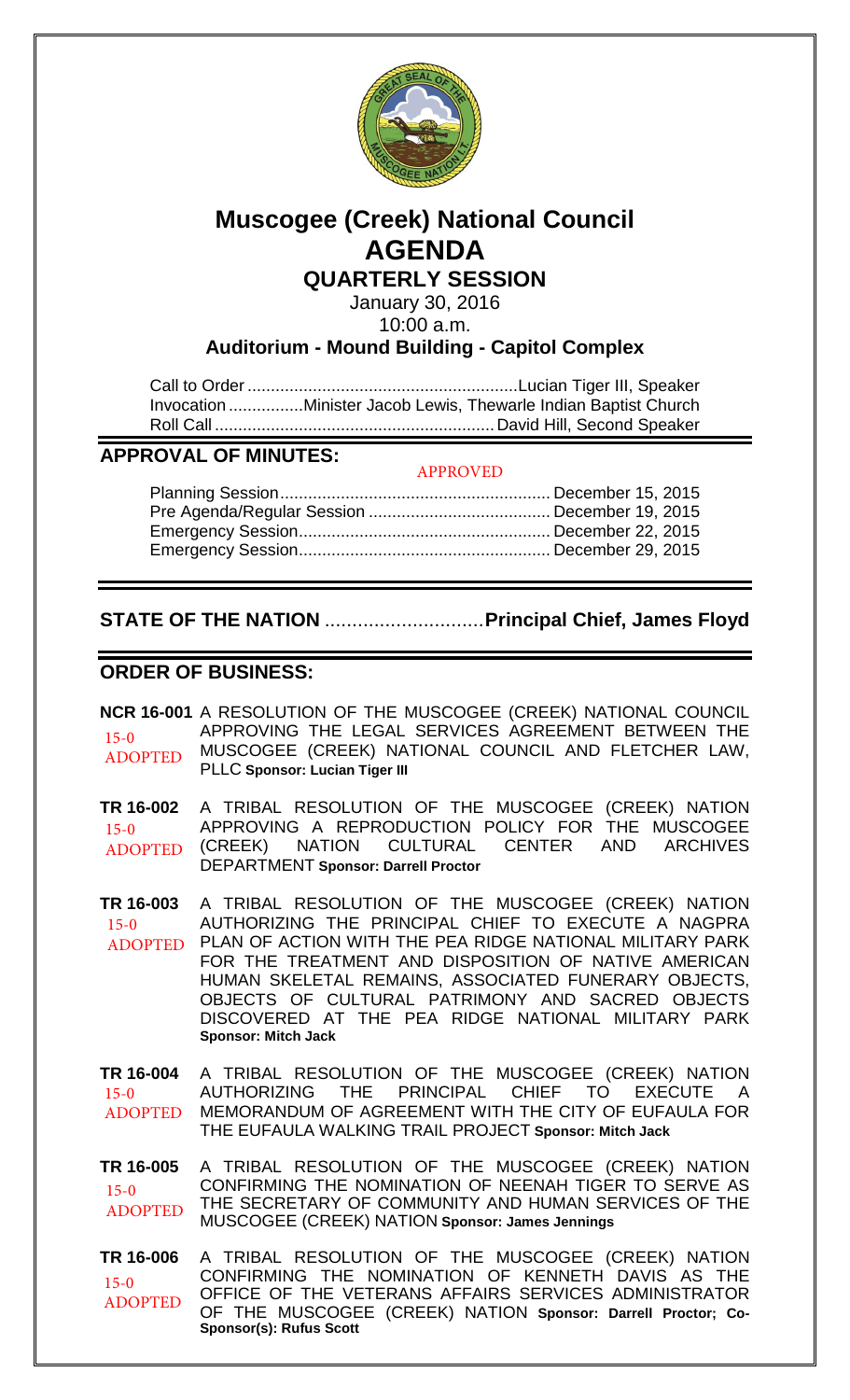#### **Page 2 of 3 Quarterly Session January 30, 2016**

**TR 16-007** A TRIBAL RESOLUTION OF THE MUSCOGEE (CREEK) NATION CONFIRMING THE NOMINATION OF JUDY HAUMPY TO SERVE AS THE TRIBAL ADMINISTRATOR OF THE MUSCOGEE (CREEK) NATION **Sponsor: David Hill** 11-4 ADOPTED

**TR 16-008** A TRIBAL RESOLUTION OF THE MUSCOGEE (CREEK) NATION CONFIRMING THE NOMINATION OF JERRY MCPEAK AS THE TAX COMMISSIONER OF THE MUSCOGEE (CREEK) NATION **Sponsor: Robert Hufft; Co-Sponsor(s): David Hill** 14-1 ADOPTED

**TR 16-009** A TRIBAL RESOLUTION OF THE MUSCOGEE (CREEK) NATION CONFIRMING THE NOMINATION OF KEVIN DELLINGER TO SERVE AS THE ATTORNEY GENERAL OF THE MUSCOGEE (CREEK) NATION **Sponsor: David Hill** 15-0 ADOPTED

**TR 16-010** A TRIBAL RESOLUTION OF THE MUSCOGEE (CREEK) NATION AUTHORIZING THE GAMING OPERATIONS AUTHORITY BOARD TO EXECUTE GLOBAL PAYMENTS GAMING SERVICES AGREEMENTS FOR CHECK GUARANTEE SERVICES, CHECK CASHING SERVICES AND CASH ADVANCE SERVICES FOR THE NATION'S GAMING OPERATIONS **Sponsor: Robert Hufft; Co-Sponsor(s): David Hill** 15-0 ADOPTED

**TR 16-011** A TRIBAL RESOLUTION OF THE MUSCOGEE (CREEK) NATION AUTHORIZING THE GAMING OPERATIONS AUTHORITY BOARD TO EXECUTE A MINIMUM LEASE AGREEMENT AND ITS ANCILLARY DOCUMENTS AND EXHIBITS TO ALL THE AGREEMENTS WITH ARISTOCRAT TECHNOLOGIES, INC. AND VIDEO GAMING TECHNOLOGIES, INC. **Sponsor: Robert Hufft; Co-Sponsor(s): David Hill** 15-0 ADOPTED

**TR 16-012** A TRIBAL RESOLUTION OF THE MUSCOGEE (CREEK) NATION AUTHORIZING THE GAMING OPERATIONS AUTHORITY BOARD ("GOAB") TO EXECUTE A MASTER LICENSE AGREEMENT WITH VARONIS, INC. FOR MUSCOGEE CREEK GAMING OPERATIONS **Sponsor: Robert Hufft; Co-Sponsor(s): David Hill**  $15-0$ ADOPTED

**TR 16-013** A TRIBAL RESOLUTION OF THE MUSCOGEE (CREEK) NATION ESTABLISHING TRIBAL MEMBERSHIP IN THE NATIONAL CONGRESS OF AMERICAN INDIANS **Sponsor: David Hill** 15-0 ADOPTED

**NCA 16-001** A LAW OF THE MUSCOGEE (CREEK) NATION AUTHORIZING THE EXPENDITURE OF THE UNITED STATES DEPARTMENT OF TRANSPORTATION FEDERAL TRANSIT ADMINISTRATION 2014 AND 2015 DISCRETIONARY GRANT FUNDS AND MUSCOGEE (CREEK) NATION TRIBAL TRANSPORTATION TRANSIT PROGRAM INCOME AND MUSCOGEE (CREEK) NATION TRIBAL TRANSPORTATION CHARTERED PROGRAM INCOME FOR THE PURCHASE OF THREE FOURTEEN-PASSENGER CNG BUSES FOR THE MUSCOGEE (CREEK) NATION TRANSIT PROGRAM **Sponsor: Del Beaver**  15-0 ADOPTED

**NCA 16-002** A LAW OF THE MUSCOGEE (CREEK) NATION AMENDING NCA 15- 270 (A LAW OF THE MUSCOGEE (CREEK) NATION APPROPRIATING FUNDS TO BE USED TOWARD THE PURCHASE OF REAL PROPERTY LOCATED IN MCINTOSH COUNTY, OKLAHOMA) **Sponsor: Darrell Proctor**  $15-0$ ADOPTED

**NCA 16-003** A LAW OF THE MUSCOGEE (CREEK) NATION AUTHORIZING THE EXPENDITURE OF FUNDS AWARDED FROM THE OKLAHOMA NATIVE ASSETS COALITION, INC. TO THE MVSKOKE LOAN FUND **Sponsor: Robert Hufft; Co-Sponsor(s): David Hill (\$3,500.00)** 15-0 ADOPTED

**NCA 16-005** A LAW OF THE MUSCOGEE (CREEK) NATION AUTHORIZING A DONATION TO THE BEDOUIN SHRINE **Sponsor: Dode Barnett (\$5,000.00)** 13-2 ADOPTED